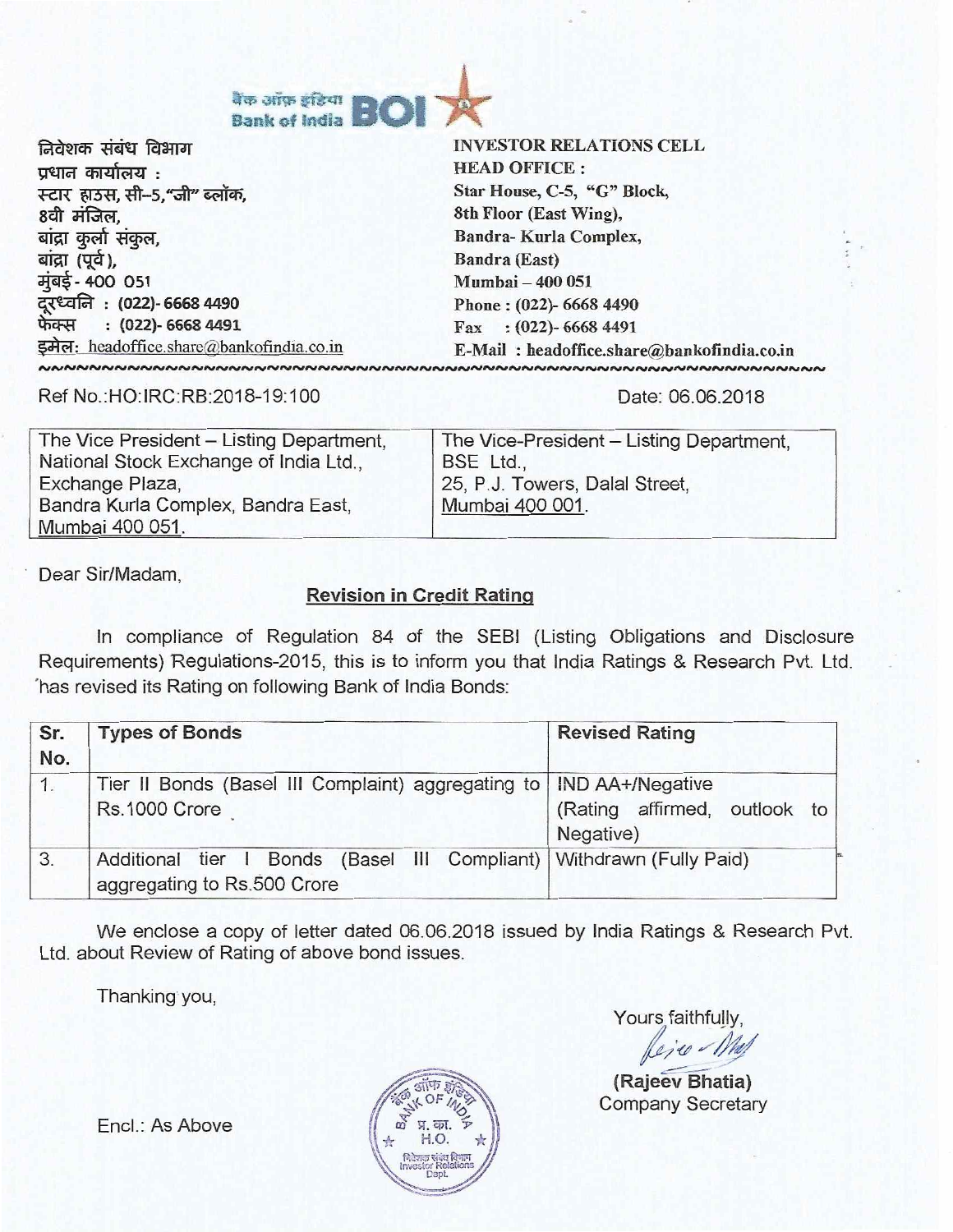## \*YV°GVi \th°GZkhZh°7Vc`d[° \*YV®°Djiadd`id°CZ\Vi \tZO 61/20 h° £9°662<sup>®</sup>

7n'Jindal Haria

06

.QGLD 5DWLQJV DQG 5HVHDUFK .QG 5D UHYLVHG %DQN RI .QGLD¶V 6WDEOH ZKLOH DIILUPLQJ WKH /RQJ 7HUP, VVXHU 5DWLQJ DW µ, 1' \$ **JUN 2018** DUH DV IROORZV

| , Q V W U X P H Q W 6, 1 |                 | 'DWRI        |                        | & R X S R Q D W X U L \ G \ L \ R I |                 | 5 D W L Q J 2 X W O RORWIN L Q J |                          |  |
|--------------------------|-----------------|--------------|------------------------|-------------------------------------|-----------------|----------------------------------|--------------------------|--|
| $7 \backslash$ SH        |                 |              | , V V X D Q F H5 D W H | 'DWHI                               | .VVXHI          |                                  | \$FWLRQ                  |  |
|                          |                 |              |                        |                                     | ELOOLRQ         |                                  |                          |  |
| % D V, H, O7 L H, U (    |                 | \$<br>ODUFIK |                        |                                     | $0$ D U F K, 15 |                                  | 5 D W L Q J              |  |
| ERQGV                    |                 |              |                        |                                     |                 | \$\$                             | 1 H J D WL YOH I L U PHG |  |
|                          |                 |              |                        |                                     |                 |                                  | 2XWORRN WR               |  |
|                          |                 |              |                        |                                     |                 |                                  | 1 H J D WL Y H           |  |
| % D V, H, O\$ 7          | $, 1$ ( $\sqrt$ |              |                        | 3HUSH/WX, D <sub>D</sub>            |                 | $\cdot$ '                        | : L W K G U D Z Q        |  |
| SHUSHWXDO                |                 | 1RYHPEHU     |                        |                                     |                 |                                  | $IX$ O ON                |  |
| ERQGV                    |                 |              |                        |                                     |                 |                                  | UHSDUG                   |  |
|                          |                 |              |                        |                                     |                 |                                  |                          |  |

@ N°G61 £<°9G\*1: GH

0LQLPXP 6XVWDLQDELOLW\6XSSRKUHW20XWLOORHRQN5UDHWMLQ/JLRQUHIOHFWVWKHLPSDL VXVWDLQ LWV FXUUHQW SRVLWLRQ RI V\VWHPLF LPSRUWDQFH ZLWK WKH SRVV OLDELOLWLHV PLUURULQJ WKH VKDUS GHWHULRUDWLRQ LQ LWV DVVHW TXDOL UHVWUXFWXUHG DVVHWV DQG RYHUGXH ORDQV LQ WKH VSHFLDO PHQWLRQ FD' DQG WKLV ZRXOG FRQWLQXH LQ )< **SOVR WKH FDSLWDO LQIXV**  $)$  <  $\vert$  <  $)$  < DOWKRXJK VXEVWDQWLDO LV OLNHO\ WR SURYH LQDGHTXDWH DQG WKH E HISDQG OHQGLQJ RSHUDWLRQV 7KH 1HJDWLYH 2XWORRN DOVR UHIOHFWV WKH FRUUHFWLYH DFWLRQ¶ IRU DQ HIWHQGHG SHULRG GXH WR LWV HISHFWHG ZHD 7KLV FRXOG UHVXOW LQ WKH EDQN FRQWLQXLQJ WR FHGH LWV PDUNHW VI  $\vert$  < GHSRVLWV DQG DGYDQFHV DQG WKHUHE\LWV V\VWHPLF LPSRUWDQFH

/DUJH & DSLWDO 5HTXLUHPHQW W%K2U¶RWXSKWJD**OLHYRDWHQRIQHVSLHWJHXLOODNXVERWOKVH** \*R,7KHEDQUNHSRUDWFRHBPRHOTXLWWL\HUUDWRLIR DWHQG0DUFKVXSSREUWWHKGHR,¶LVQIXWLIRQ  $E$  LO **O QNRK E** D QLNQ + ) < , Q G  $H$  IDS H FRW KB HD Q IN TU HIG R W W  $Q$  ) < )<WRIFHW4&WHRWDLSOLWDO  $.15$ H [SH F WUHROP/K\*HR, XQG KW UK FHX U UEHDQOWN H FD SL W BSIOIR VIDIYON POROBEH Q FWH K FHD SL W DODLHAMDPMODAUR Q